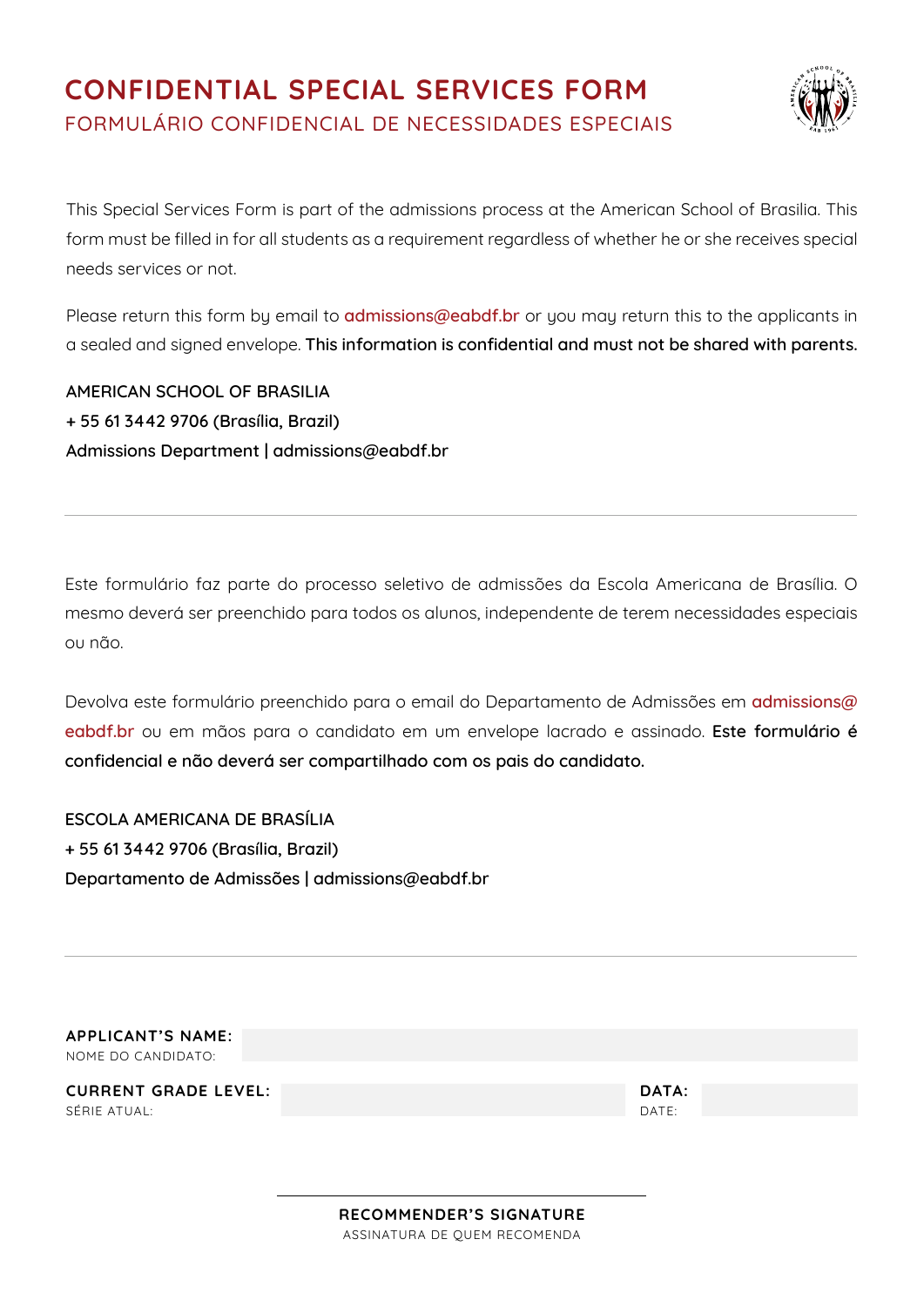### **INFORMATION ABOUT RECOMMENDER**

INFORMAÇÃO SOBRE ESTÁ QUEM RECOMENDANDO



#### **Please answer the poll below:**

Por favor, responda à enquete abaixo:



| 41 | <b>QUESTION PERGUNTA</b>                                                                                                                                                                                         | YES/ |  |
|----|------------------------------------------------------------------------------------------------------------------------------------------------------------------------------------------------------------------|------|--|
|    | Does the applicant currently receive any special education or learning support<br>services in your school?<br>Este candidato recebe atualmente algum apoio para necessidades especiais ou reforço em sua escola? |      |  |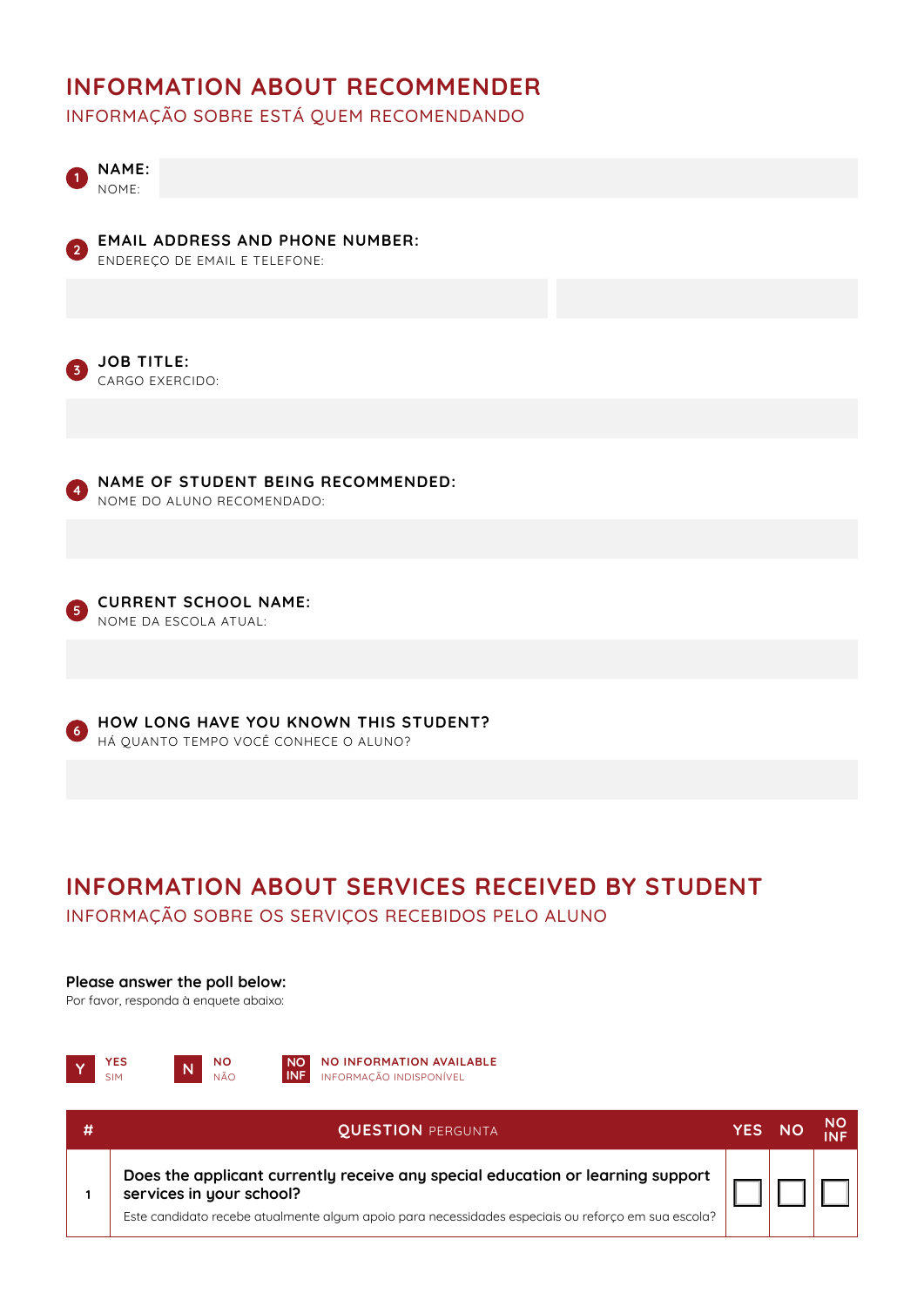| #              | <b>QUESTION PERGUNTA</b>                                                                                                                                                                                                                                      | <b>YES</b> | <b>NO</b> | <b>NO</b><br><b>INF</b> |
|----------------|---------------------------------------------------------------------------------------------------------------------------------------------------------------------------------------------------------------------------------------------------------------|------------|-----------|-------------------------|
| $\overline{2}$ | To the best of your knowledge, has the applicant ever received any special<br>education or learning support services?<br>No seu conhecimento, o candidato já recebeu em algum momento qualquer apoio para necessidades<br>especiais ou reforço em sua escola? |            |           |                         |
| 3              | Has the student ever been referred to or tested by a Psychologist?<br>O(a) aluno(a) já foi refereido para ou testado por um psicólogo(a)?                                                                                                                     |            |           |                         |
| 4              | Has the student even been referred to or tested by a Learning Specialist?<br>O(a) aluno(a) já foi referido para ou testado por um psicopedagogo?                                                                                                              |            |           |                         |
| 5              | Has the student ever been referred to or tested by a Speech and Language<br>Therapist?<br>O(a) aluno(a) já foi referido para ou testado por um fonoaudiólogo(a)?                                                                                              |            |           |                         |
| 6              | Has the student even been referred to or tested by a Occupational Therapist?<br>O(a) aluno(a) já foi referido para ou testado por um terapeuta ocupacional?                                                                                                   |            |           |                         |
| $\overline{7}$ | Has the student even been referred to or tested by a Behavioral Therapist?<br>O(a) aluno(a) já foi referido para ou testado por um terapeuta comportamental?                                                                                                  |            |           |                         |

# **OVERALL COMMENTS**

COMENTÁRIOS GERAIS

### **If you answered yes to any of the questions above, please explain below and add any additional information that would be useful to help the student make a successful transition to our school:**

Caso tenha respondido sim para alguma pergunta acima, favor explicar e incluir qualquer tipo de informação adicional que ajude o aluno a fazer uma transição escolar de sucesso para a nossa escola: